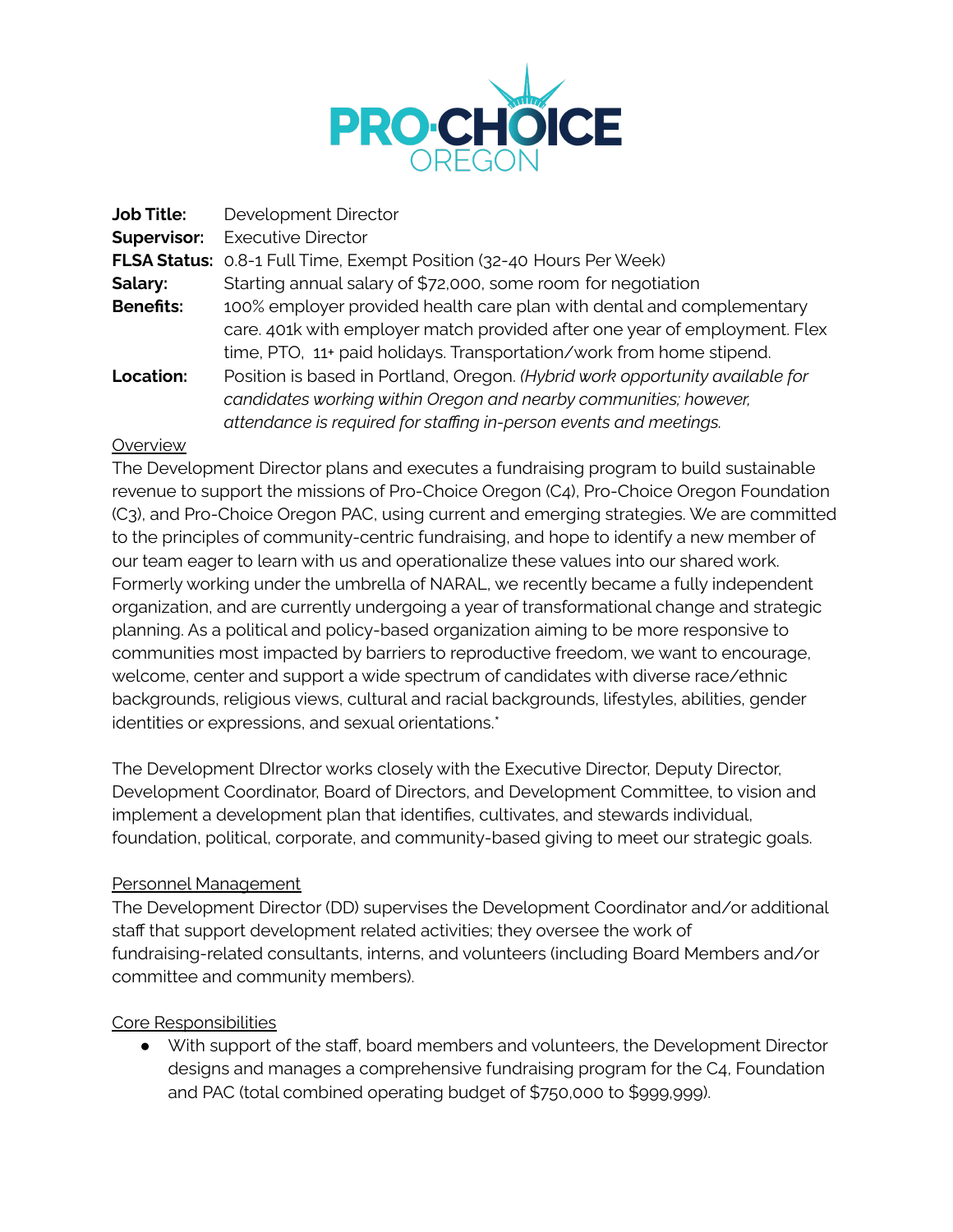- Executes strategies including direct marketing, the Persister program (monthly donors), renewal plans, workplace giving, planned giving, and matching gifts.
- Builds and monitors a development plan with metrics to increase ROI; ongoing analysis, and evaluation for any needed strategic shift.
- Supervises and supports the Development Coordinator, working together to develop and execute a comprehensive and collaborative work plan.
- Active role as staff leader, providing vision, support, expertise, and input on short- and long-term strategies, management, policy, and operations. Represents the organization in community, serves as staff liaison to Development Committee,
- Directly secures support from individuals, foundations, and corporations, including a major gifts portfolio.
- Ensures contributions are administered in accordance with donor's wishes, compliance with state, local and federal campaign finance laws and all gifts are recorded, acknowledged, and receipts provided in a timely way. This may include management of data entry and gift processing across CMS/donation platforms.
- Oversees and advises on grant applications and programs. Tracks proposals, supports reporting requirements, and identifies and researches prospective grants. Supervises contract grant writer.
- Plans and oversees a variety of fundraising events of all sizes.
	- *Having shifted to virtual events during the pandemic; the DD will develop and implement hybrid (in-person and virtual) strategies to reintroduce in-person events to our development work, while expanding accessibility of all events.*
- Attend board meetings and provide updates when requested, present annual revenue plan, develop individualized fundraising plans for each board member.
- Visions, develops and executes fundraising communications and tools. Ensures content supports organization values, and is executed to meet development goals.
- Remains current and shares learnings on emerging fundraising methods, ethical practices, and state policies, to ensure compliance with all relevant federal, state and local laws and community-centric best practices.

# Skills and Qualifications

- 3-5+ years of formal and informal experience in meeting the financial and overall objectives of a mission-based nonprofit, charity, or political campaign.
- Motivated by the idea of building stronger political fundraising plans (c4 and PAC).
- Interest in learning and implementing community-centric fundraising practices.
- Enthusiasm for the mission of Pro-Choice Oregon, motivated by the framing of abundance, excited by the prospect of building a development program that provides organizational stability and sustainability over time.
- Vision and experience to take the organization's development activities to the next level, with a focus on equity and social justice. Dedication to servant leadership.
- Comfortable securing direct contributions from foundations, community members, major donors, political entities, and small-dollar donors.
- Commitment to anti-racism, knowledge of equity-centered policies and practices.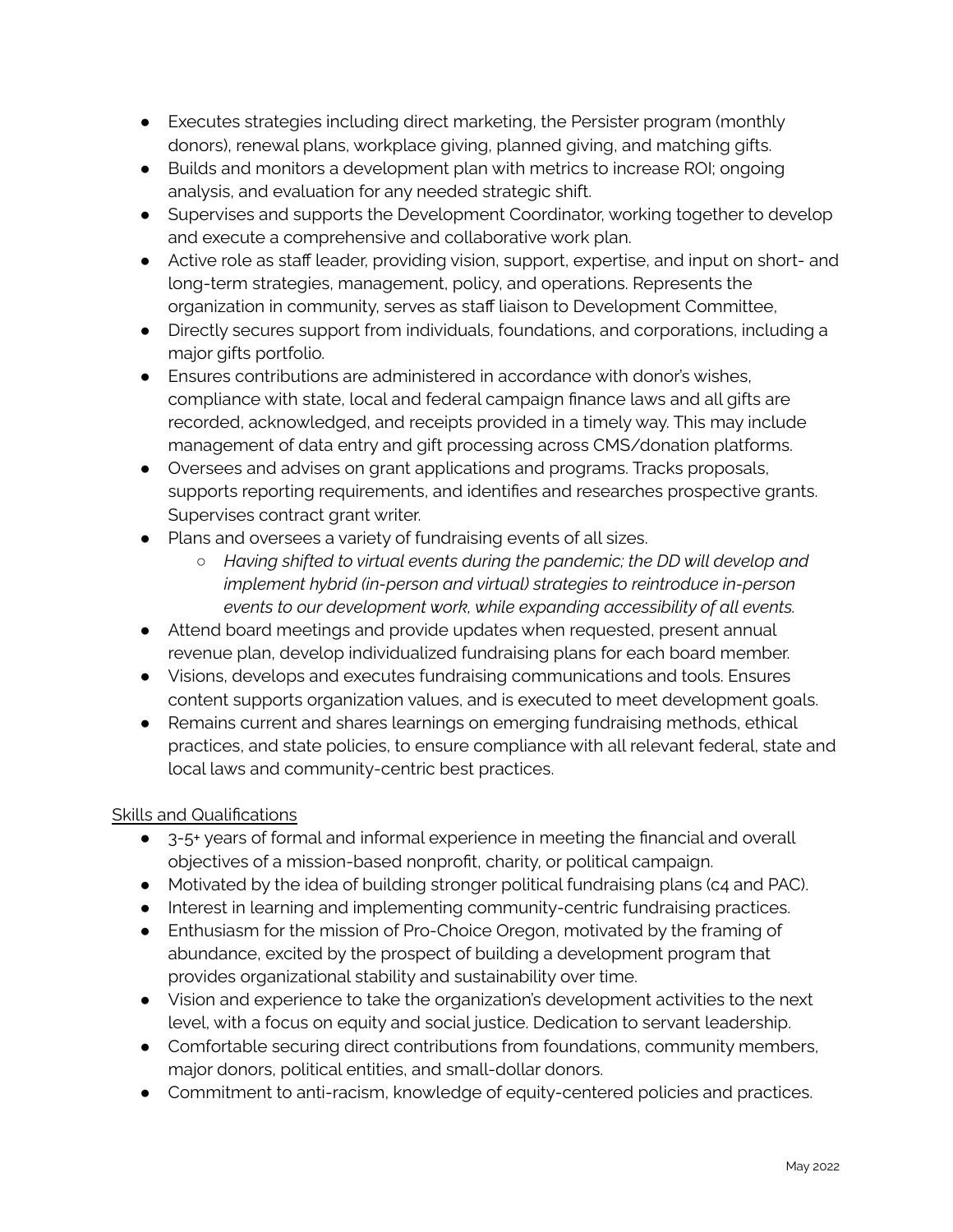- Facility with technology including word processing, spreadsheets, e-mail and presentation software. Experience with Apple, Google and Microsoft products, CRM software (EveryAction, Salesforce, etc.)
- Excellent writing, editing, branding, marketing, and communication skills.
- Proven success initiating, cultivating and stewarding relationships with diverse constituencies and stakeholders. Strong interpersonal skills, team player, centers relationships, community and movement building in your work.
- Ability to direct and manage complex and overlapping plans and projects.
- Knowledge and interest in planning and executing a variety of community events.
- Excited by the opportunity to manage and support staff, volunteer committees and small teams to achieve shared objectives and successes.

### How to apply:

Please send a resume, cover letter, and three references to [admin@prochoiceoregon.org](mailto:admin@prochoiceoregon.org) with the subject "Development Director." Candidates are encouraged to apply early. First round interviews will be scheduled in early June. Deadline to apply is June 21st. If you require accommodation to complete this application, interview, or participate in our application process, please direct inquiries to [admin@prochoiceoregon.org](mailto:admin@prochoiceoregon.org).

## **Our Hiring Philosophy**

We believe that a diverse, equitable, and inclusive workplace makes us a stronger, more creative, and more resilient organization. As an organization that works to amplify the voices of those from different ethnic, racial, and cultural communities, religions, gender identities, sexual orientations and/or expressions, **we highly encourage people from all backgrounds, ages, abilities, and experiences to apply**.\*

Pro-Choice Oregon is an equal opportunity employer. We do not discriminate on the basis of race, color, ancestry, religion, national origin, sexual orientation, age, citizenship, marital or family status, disability, gender, gender identity or expression, pregnancy or caregiver status, veteran status, or any other legally protected status. We work to ensure that individuals with disabilities are provided reasonable accommodations to participate in the job application and interview process, to perform essential job functions, and to receive other benefits and privileges of employment.

*\*A note to potential candidates: Studies have shown that women, trans, non-binary, BIPOC, and other candidates from most-impacted communities are less likely to apply for jobs unless they believe they meet every single one of the qualifications as described in a job description. We are committed to building a diverse and inclusive organization, and are most interested in finding the best candidate for the job. That candidate may be one who comes from a background less traditional to our field of work, and that's okay. We strongly encourage you to apply, even if you don't believe you meet every one of the qualifications described. (Thanks to Pro-Choice Ohio for support in updating our job description language.)*